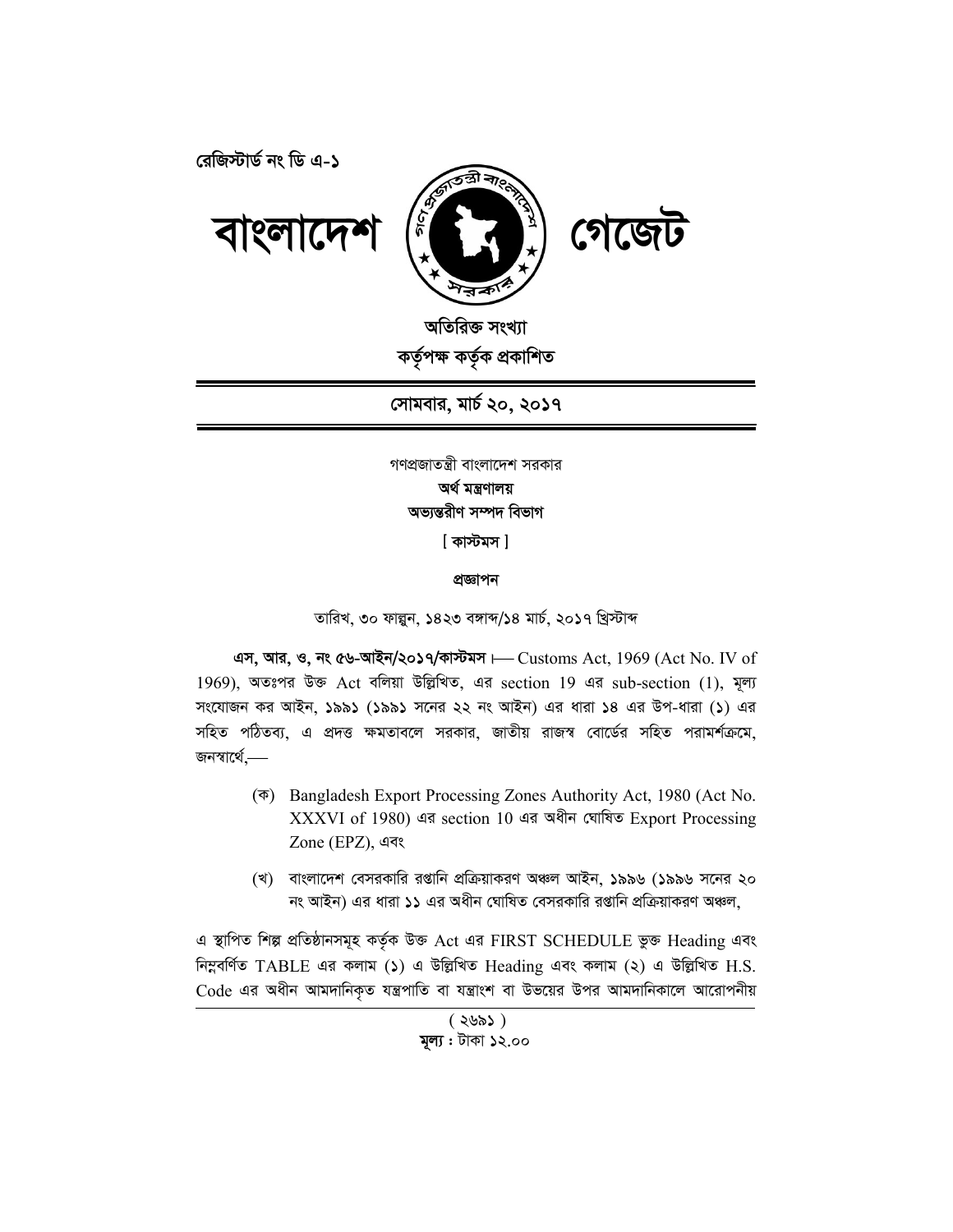সকল আমদানি শুল্ক, রেগুলেটরি শুল্ক, সম্পূরক শুল্ক (যদি থাকে) ও মূল্য সংযোজন কর, নিমুবর্ণিত শৰ্তাদি প্ৰতিপালন সাপেক্ষে, অব্যাহতি প্ৰদান করিল, যথা :—–

#### শর্ত

() একই H.S. Code এর আওতাভুক্ত মূলধনী যন্ত্রপাতি বা যন্ত্রাংশ বা উভয়, এক বা একাধিক ঋণপত্রের অধীন একাধিক চালানে আমদানির ক্ষেত্রে, প্রথম পণ্যচালান আমদানির বিল অব এন্ট্রি দাখিলের তারিখ হইতে ১ (এক) বৎসরের মধ্যে সকল যন্ত্রপাতি বা যন্ত্রাংশ বা উভয়ের আমদানি সম্পন্ন করিতে হইবে :

তবে শর্ত থাকে যে, উন্নত প্রযুক্তির বৃহদায়তন শিল্পের যন্ত্রপাতি বা যন্ত্রাংশ উক্ত ১ (এক) বৎসর সময়ের মধ্যে আমদানি করিতে না পারিলে আমদানিকারক কর্তৃক আবেদনের পরিপ্রেক্ষিতে জাতীয় রাজস্ব বোর্ড, প্রয়োজনে অনধিক ৩ (তিন) বৎসর পর্যন্ত সময় বৃদ্ধি করিতে পারিবে;

ব্যাখ্যা  $\longmapsto$ "যন্ত্ৰাংশ" বলিতে  $\operatorname{TABLE}$  এর অন্তর্ভুক্ত নিম্নবর্ণিত পণ্যাদি বুঝাইবে, যথা:—

- (অ) Heading 39.23 হইতে Heading 82.09 এর পণ্য; এবং
- (আ) উক্ত Act এর FIRST SCHEDULE এ Parts হিসাবে উল্লিখিত Heading 84.01 इंदेख Heading 94.06 এর পণ্য (H.S. Code 8503.00.20 এবং 8448.51.00 ব্যতীত);
- (২) যন্ত্রপাতি বা যন্ত্রাংশ বা উভয়ের আমদানির ক্ষেত্রে Bangladesh Export Zones Authority (BEPZA) এর Impoert Permit (IP) দাখিল করিতে হইবে;
- (৩) আমদানিকৃত যন্ত্রপাতি বা যন্ত্রাংশ বা উভয় নিজস্ব শিল্প ব্যতীত অন্য কোনো কাজে ব্যবহার করা যাইবে না এবং আমদানিকৃত যন্ত্রপাতি বা যন্ত্রাংশ বা উভয় অন্য কোনো কাজে ব্যবহার বা হস্তান্তর করা হইলে, আরোপনীয় শুল্ক-কর প্রদানসহ Customs Act, 1969 এর অধীন গৃহীত আইনানুগ শাস্তি মানিয়া লইতে বাধ্য থাকিবেন মর্মে আমদানিকারক ১৫০.০০ (একশত পঞ্চাশ) টাকার নন-জুডিশিয়াল স্ট্যাম্পে পরিশিষ্ট-১ অনুযায়ী একটি অঙ্গীকারনামা যন্ত্রপাতি বা যন্ত্রাংশ বা উভয় খালাসকালে সংশ্লিষ্ট কমিশনার অব কাস্টমস এর নিকট দাখিল করিবেন:
- (8) আমদানিকৃত যন্ত্রপাতি বা যন্ত্রাংশ বা উভয় যথাযথভাবে যথাস্থানে স্থাপিত বা ব্যবহৃত হইয়াছে কি না সেই বিষয়ে BEPZA কর্তৃক ক্ষমতাপ্রাপ্ত কোনো ব্যক্তি সরেজমিনে তদন্তপূর্বক নিশ্চিত হইবেন এবং সংশ্লিষ্ট EPZ কর্তৃপক্ষের মহাব্যবস্থাপক এর স্বাক্ষরে আমদানিকৃত পণ্য চালান খালাসের ৬ (ছয়) মাসের মধ্যে পরিশিষ্ট-২ অনুযায়ী একটি প্রতিবেদন সংশ্লিষ্ট কমিশনার অব কাস্টমস এর বরাবর প্রেরণ করিবেন;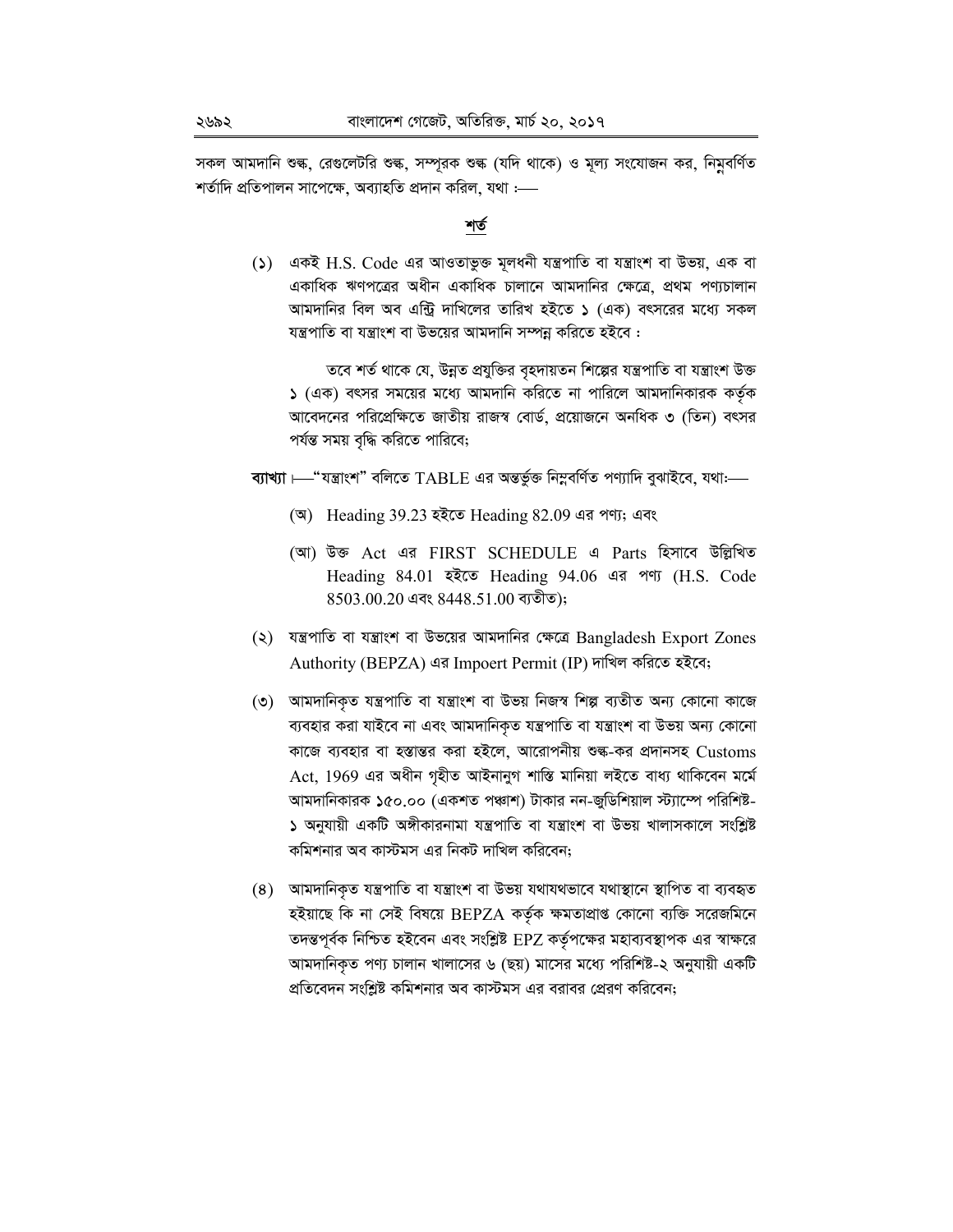$(6)$  সংশ্লিষ্ট EPZ কর্তৃপক্ষ হইতে প্রতিবেদন প্রাপ্তির পর যদি দেখা যায় যে, আমদানিকৃত যন্ত্রপাতি বা যত্রাংশ বা উভয় আমদানিকারকের প্রতিষ্ঠানে স্থাপিত বা ব্যবহৃত হইয়াছে, তাহা হইলে পরিশিষ্ট-১ অনুযায়ী প্রদত্ত অঙ্গীকারনামা ফেরতযোগ্য হইবে, অন্যথায় অব্যাহতিপ্ৰাপ্ত শুৰু ও করাদি আমদানিকারকের নিকট হইতে আদায়যোগ্য হইবে।

| Heading | H.S. Code                                       |
|---------|-------------------------------------------------|
| (1)     | (2)                                             |
| 37.01   | 3701.30.10                                      |
| 39.23   | 3923.29.10, 3923.40.10                          |
| 40.10   | 4010.11.00; 4010.12.00; 4010.19.00; 4010.35.00; |
|         | 4010.36.00;                                     |
| 40.16   | 4016.93.00; 4016.94.00; 4016.99.10              |
| 42.05   | 4205.00.10                                      |
| 42.06   | 4206.00.10                                      |
| 44.15   | 4415.20.10                                      |
| 44.17   | 4417.00.00                                      |
| 44.21   | 4421.90.20                                      |
| 56.07   | 5607.49.10                                      |
| 56.08   | 5608.11.10                                      |
| 56.09   | 5609.00.10                                      |
| 59.10   | 5910.00.00                                      |
| 59.11   | 5911.10.90; 5911.20.00; 5911.31.00; 5911.32.00; |
|         | 5911.40.00; 5911.90.00                          |
| 68.04   | 6804.21.00; 6804.22.00; 6804.23.00              |
| 68.05   | 6805.30.00                                      |
| 69.01   | 6901.00.00                                      |
| 69.02   | All H. S. Codes                                 |
| 69.03   | 6903.10.10; 6903.20.10; 6903.20.20; 6903.90.20  |
| 69.09   | All H. S. Codes                                 |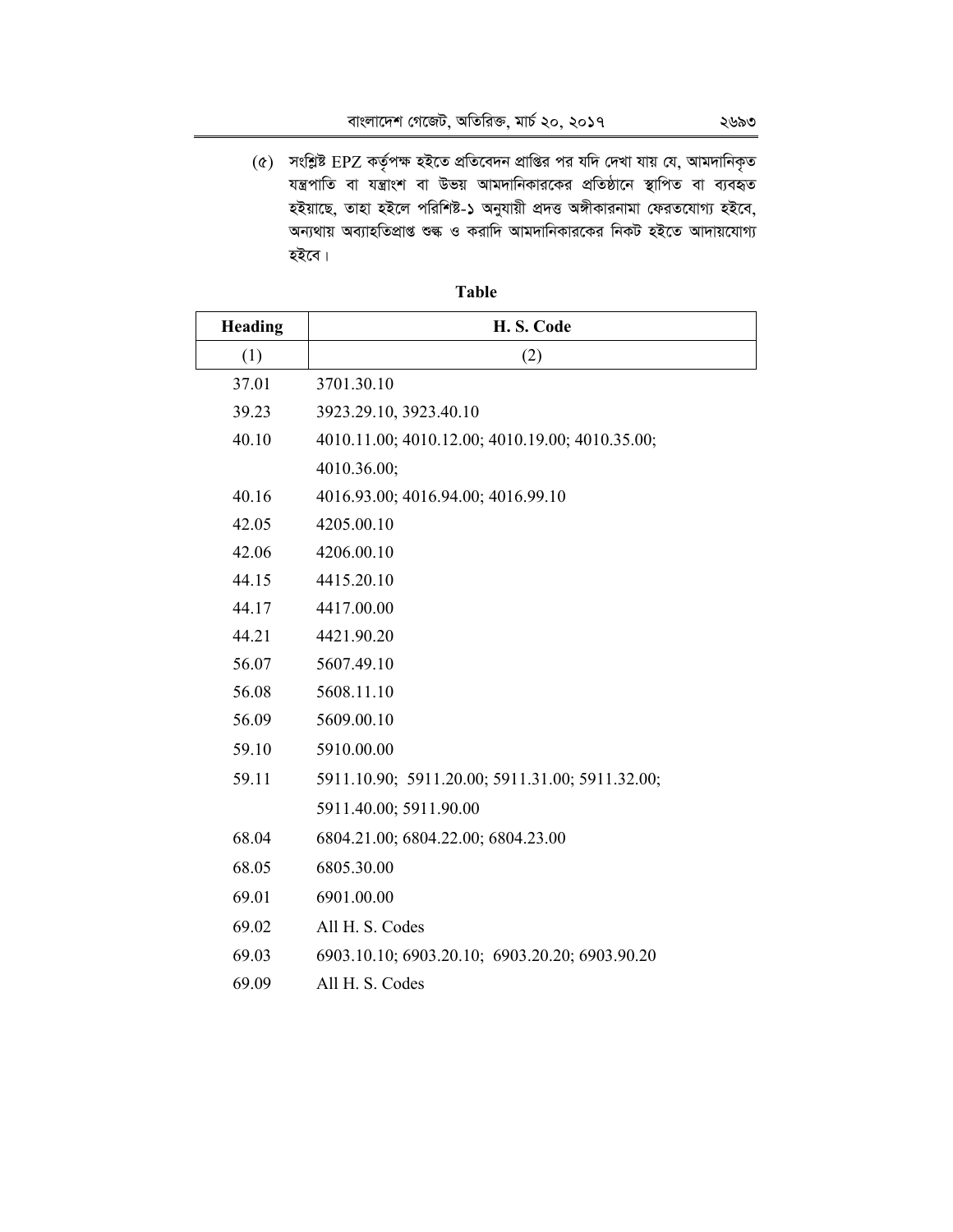| <b>Heading</b> | H.S. Code                                      |
|----------------|------------------------------------------------|
| (1)            | (2)                                            |
| 70.19          | 7019.90.11                                     |
| 73.11          | 7311.00.10; 7311.00.90                         |
| 73.14          | 7314.12.00; 7314.14.00                         |
| 74.12          | All H. S. Codes                                |
| 74.15          | 7415.21.00; 7415.29.00; 7415.33.90; 7415.39.00 |
| 74.19          | 7419.91.10; 7419.99.10                         |
| 75.07          | All H. S. Codes                                |
| 75.08          | 7508.90.10                                     |
| 76.08          | All H. S. Codes                                |
| 76.09          | 7609.00.00                                     |
| 76.13          | 7613.00.00                                     |
| 78.06          | 7806.00.10                                     |
| 79.07          | 7907.00.10                                     |
| 80.07          | 8007.00.20                                     |
| 81.04          | 8104.90.10                                     |
| 82.03          | 8203.30.00; 8203.40.00                         |
| 82.05          | 8205.10.00                                     |
| 82.07          | All H. S. Codes                                |
| 82.08          | All H. S. Codes                                |
| 82.09          | 8209.00.00                                     |
| 84.01          | All H. S. Codes                                |
| 84.02          | All H. S. Codes                                |
| 84.03          | All H. S. Codes                                |
| 84.04          | All H. S. Codes                                |
| 84.05          | All H. S. Codes                                |
| 84.06          | All H. S. Codes                                |
| 84.07          | 8407.29.00; 8407.90.10                         |
| 84.08          | 8408.10.00; 8408.90.10; 8408.90.20             |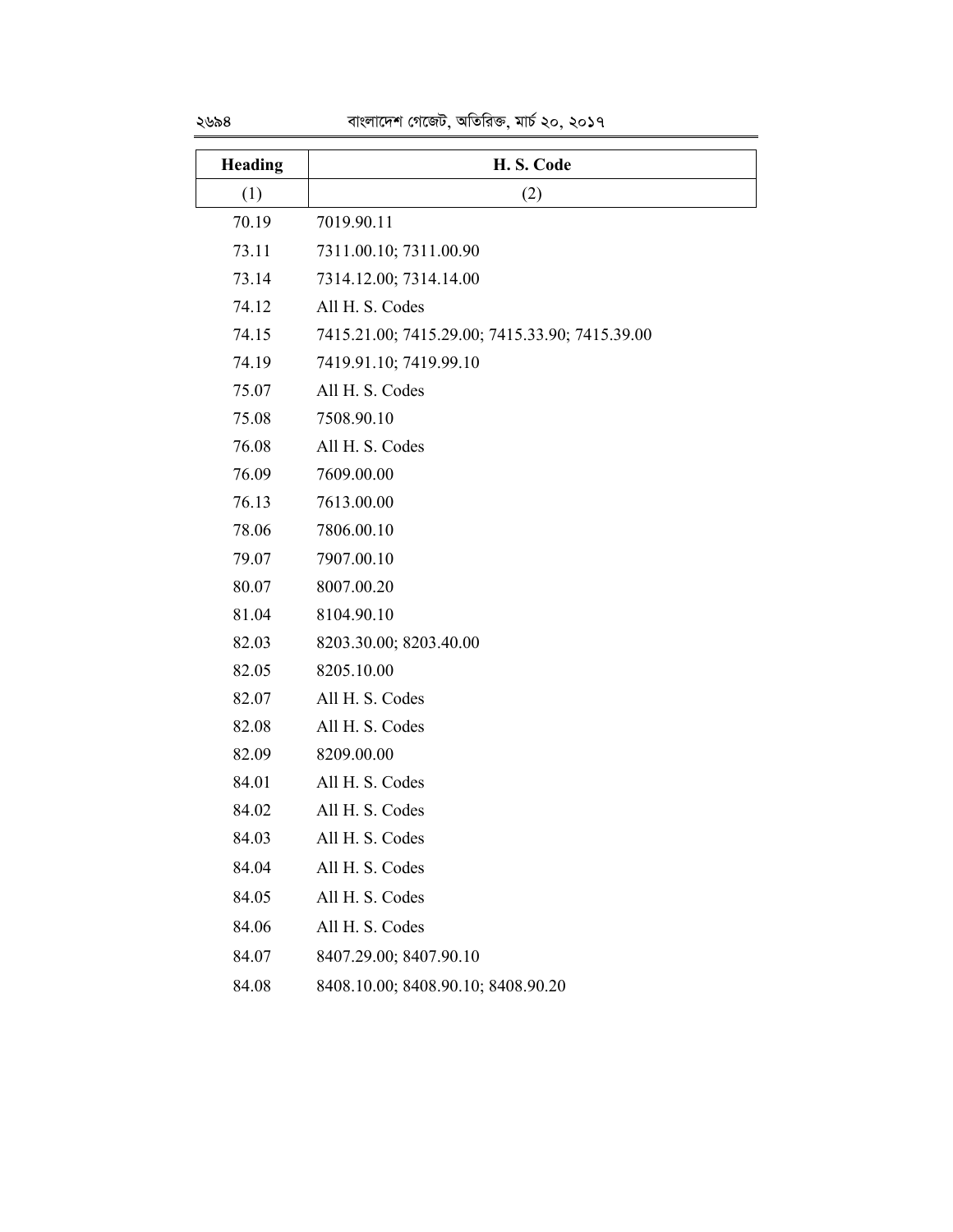|  | বাংলাদেশ গেজেট, অতিরিক্ত, মার্চ ২০, ২০১৭ |  | ২৬৯৫ |
|--|------------------------------------------|--|------|
|  |                                          |  |      |

| Heading | H.S. Code                                        |
|---------|--------------------------------------------------|
| (1)     | (2)                                              |
| 84.09   | 8409.91.10; 8409.99.10                           |
| 84.10   | All H. S. Codes                                  |
| 84.11   | All H. S. Codes                                  |
| 84.12   | 8412.10.90; 8412.21.00; 8412.29.00; 8412.31.00;  |
|         | 8412.39.00; 8412.80.00; 8412.90.90               |
| 84.13   | 8413.11.00; 8413.19.00; 8413.40.00; 8413.50.00;  |
|         | 8413.60.00; 8413.70.00; 8413.81.00; 8413.82.00;  |
|         | 8413.91.00                                       |
| 84.14   | 8414.10.00; 8414.30.10; 8414.40.00; 8414.59.10;  |
|         | 8414.59.20; 8414.80.10; 8414.80.20               |
| 84.15   | 8415.10.10; 8415.20.10; 8415.81.10; 8415.81.20;  |
|         | 8415.82.10; 8415.82.20; 8415.83.10; 8415.83.30   |
| 84.16   | All H.S.Codes                                    |
| 84.17   | All H.S.Codes                                    |
| 84.18   | 8418.61.10; 8418.69.10; 8418.69.93; 8418.69.95   |
| 84.19   | 8419.20.00; 8419.31.00; 8419.32.00; 8419.39.00;  |
|         | 8419.40.20; 8419.40.90; 8419.50.00; 8419.60.00;  |
|         | 8419.81.00; 8419.89.00; 8419.90.00               |
| 84.20   | All H. S. Codes                                  |
| 84.21   | 8421.11.00.; 8421.12.00; 8421.19.10; 8421.21.10; |
|         | 8421.21.20.; 8421.21.92; 8421.21.93; 8421.39.20; |
|         | 8421.91.00; 8421.99.00                           |
| 84.22   | 8422.19.00; 8422.20.00; 8422.30.00; 8422.40.00;  |
|         | 8422.90.00                                       |
| 84.23   | 8423.20.00; 8423.30.00; 8423.82.10; 8423.89.00;  |
|         | 8423.90.00                                       |
| 84.24   | 8424.10.00; 8424.20.10; 8424.30.00; 8424.81.90;  |
|         | 8424.89.00; 8424.90.00                           |
| 84.25   | 8425.11.00; 8425.19.00; 8425.31.00; 8425.39.00;  |
|         | 8425.41.00                                       |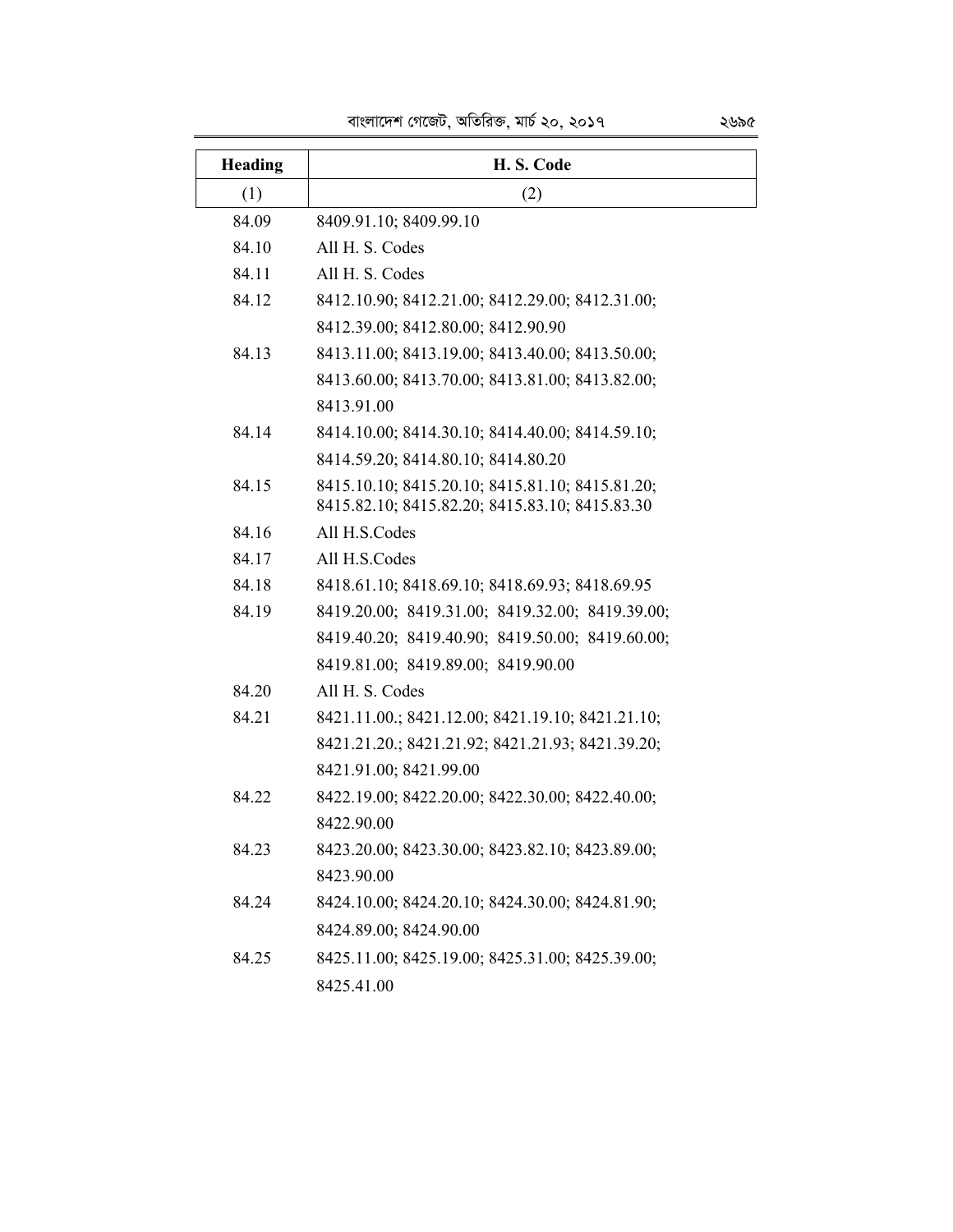| Heading | H.S. Code                                                                                          |
|---------|----------------------------------------------------------------------------------------------------|
| (1)     | (2)                                                                                                |
| 84.26   | 8426.11.00; 8426.12.00; 8426.19.00; 8426.20.00;                                                    |
|         | 8426.30.00; 8426.41.90; 8426.49.00; 8426.91.00;                                                    |
|         | 8426.99.00                                                                                         |
| 84.27   | 8427.10.00; 8427.20.00                                                                             |
| 84.28   | All H. S. Codes                                                                                    |
| 84.29   | All H. S. Codes                                                                                    |
| 84.30   | All H. S. Codes                                                                                    |
| 84.31   | All H. S. Codes                                                                                    |
| 84.32   | All H. S. Codes                                                                                    |
| 84.33   | 8433.20.00; 8433.30.00; 8433.40.00; 8433.51.00;                                                    |
|         | 8433.52.00; 8433.53.00; 8433.59.00;                                                                |
|         | 8433.60.00; 8433.90.00                                                                             |
| 84.34   | All H. S. Codes                                                                                    |
| 84.35   | All H. S. Codes                                                                                    |
| 84.36   | All H. S. Codes                                                                                    |
| 84.37   | 8437.10.00; 8437.80.90; 8437.90.90                                                                 |
| 84.38   | All H. S. Codes                                                                                    |
| 84.39   | All H. S. Codes                                                                                    |
| 84.40   | All H. S. Codes                                                                                    |
| 84.41   | All H. S. Codes                                                                                    |
| 84.42   | 8442.30.00; 8442.40.00; 8442.50.20; 8442.50.90                                                     |
| 84.43   | 8443.11.00; 8443.12.00; 8443.13.00; 8443.14.00; 8443.15.00;<br>8443.16.00; 8443.17.00; 8443.19.00; |
|         | 8443.32.90; 8443.39.10; 8443.39.99; 8443.91.00                                                     |
| 84.44   | 8444.00.00                                                                                         |
| 84.45   | All H. S. Codes                                                                                    |
| 84.46   | All H. S. Codes                                                                                    |
| 84.47   | All H. S. Codes                                                                                    |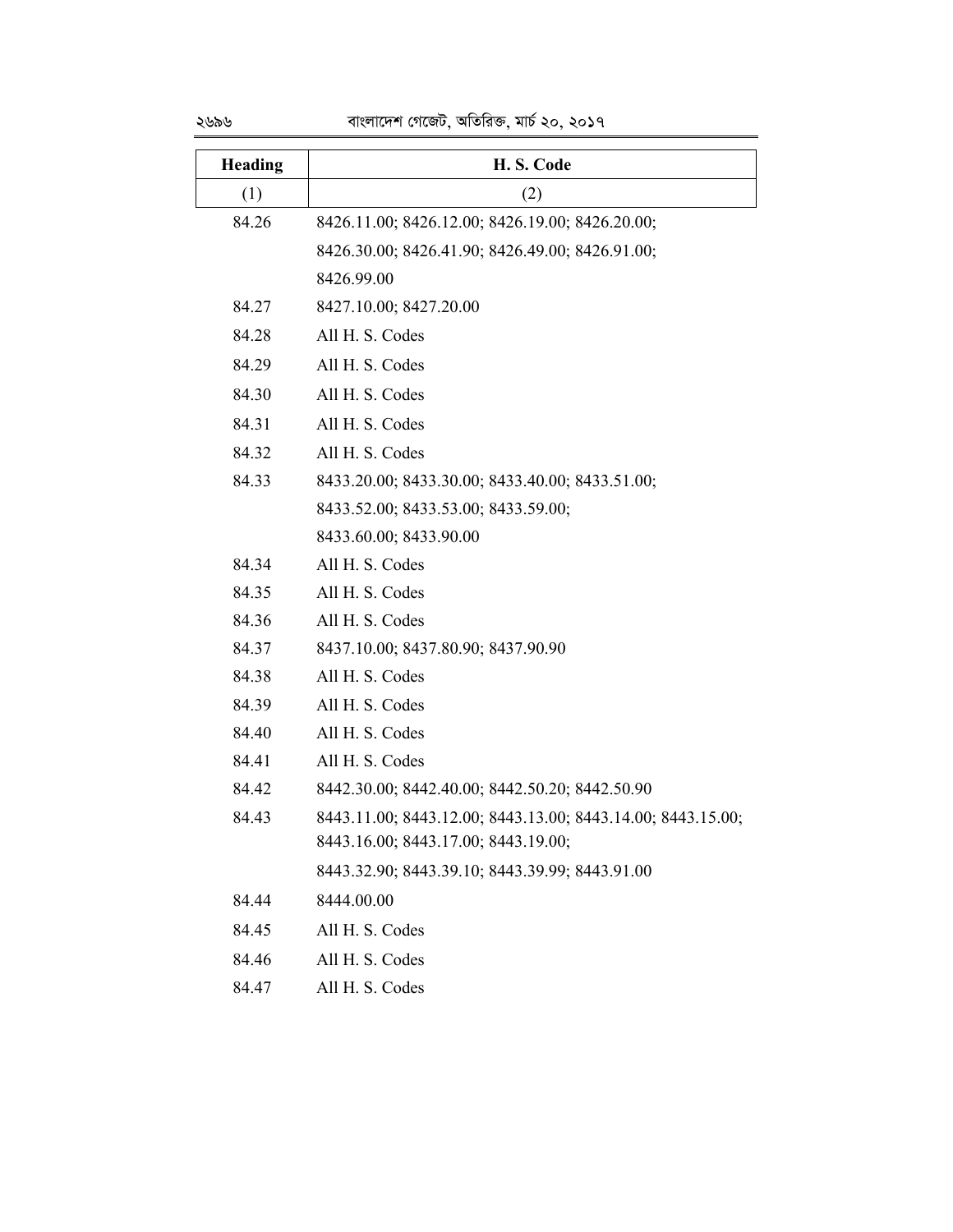| Heading | H.S. Code                                       |
|---------|-------------------------------------------------|
| (1)     | (2)                                             |
| 84.48   | All H. S. Codes (Excluding H.S.Code 8448.20.10; |
|         | 8448.42.10)                                     |
| 84.49   | 8449.00.00                                      |
| 84.50   | 8450.20.90; 8450.90.00                          |
| 84.51   | All H. S. Codes (Excluding H.S.Code 8451.21.00) |
| 84.52   | 8452.21.00; 8452.29.90; 8452.30.00; 8452.90.90  |
| 84.53   | All H. S. Codes                                 |
| 84.54   | All H. S. Codes                                 |
| 84.55   | All H. S. Codes                                 |
| 84.56   | All H. S. Codes                                 |
| 84.57   | All H. S. Codes                                 |
| 84.58   | All H. S. Codes                                 |
| 84.59   | All H. S. Codes                                 |
| 84.60   | All H. S. Codes                                 |
| 84.61   | All H. S. Codes                                 |
| 84.62   | All H. S. Codes                                 |
| 84.63   | All H. S. Codes                                 |
| 84.64   | All H. S. Codes                                 |
| 84.65   | All H. S. Codes                                 |
| 84.66   | All H. S. Codes                                 |
| 84.67   | 8467.21.00; 8467.22.00; 8467.29.00; 8467.89.00; |
|         | 8467.91.00; 8467.99.00                          |
| 84.68   | All H. S. Codes                                 |
| 84.70   | 8470.50.00                                      |
| 84.74   | All H. S. Codes                                 |
| 84.75   | All H. S. Codes                                 |
| 84.77   | All H. S. Codes                                 |
|         |                                                 |

# 84.79 All H. S. Codes (Excluding H.S.Code 8479.60.00)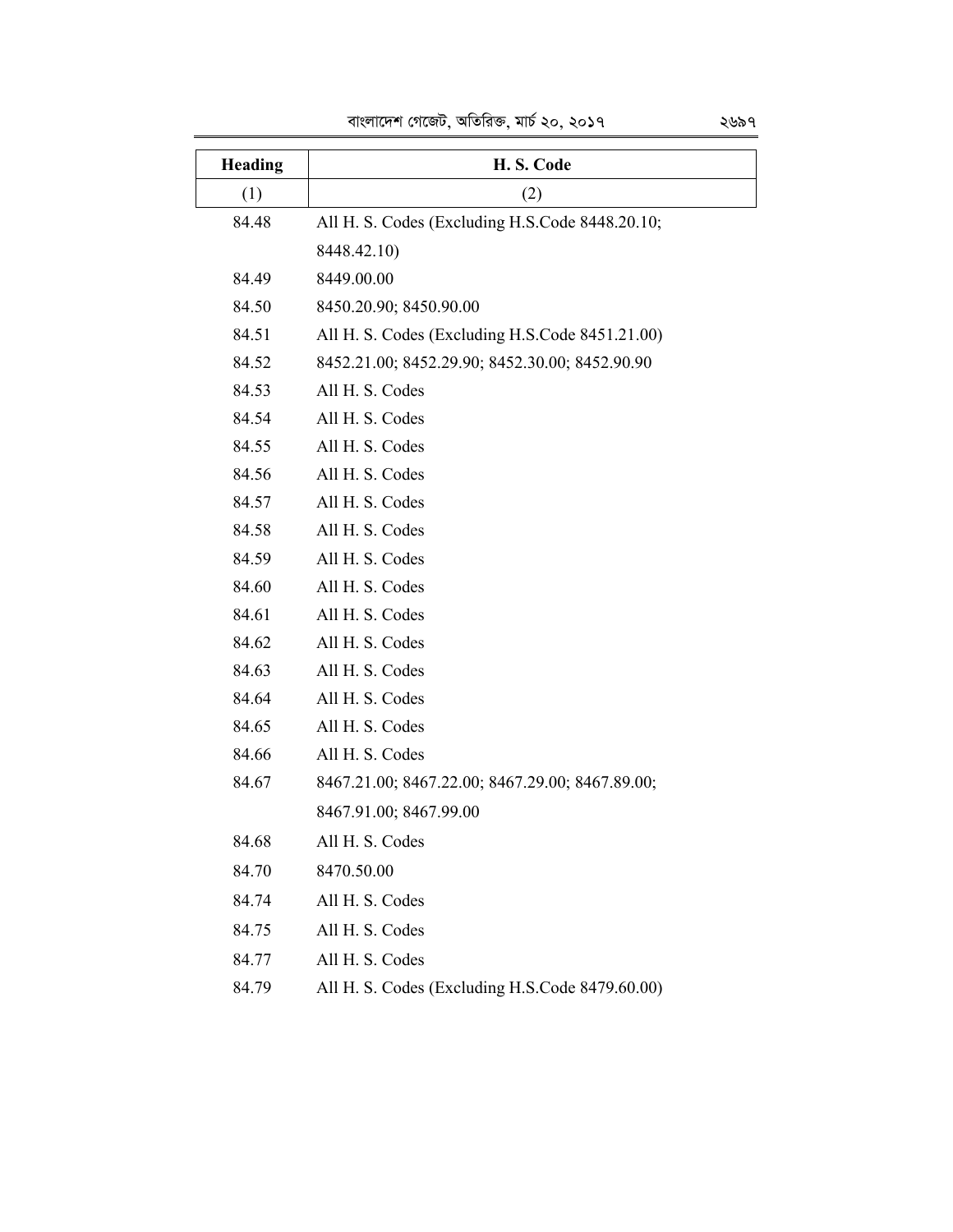| Heading | H.S. Code                                       |
|---------|-------------------------------------------------|
| (1)     | (2)                                             |
| 84.80   | 8480.10.00; 8480.20.00; 8480.30.00; 8480.41.00; |
|         | 8480.49.00; 8480.50.00; 8480.60.00; 8480.71.00; |
|         | 8480.79.00                                      |
| 84.81   | 8481.10.11; 8481.10.90; 8481.20.90; 8481.30.90; |
|         | 8481.40.11; 8481.40.90; 8481.80.90; 8481.90.90  |
| 84.83   | 8483.20.00; 8483.30.00; 8483.40.00; 8483.50.00; |
|         | 8483.60.00; 8483.90.00                          |
| 84.84   | All H. S. Codes                                 |
| 84.86   | 8486.10.00; 8486.20.00; 8486.30.00; 8486.90.00  |
| 85.01   | All H. S. Codes (Excluding H.S.Code 8501.10.10; |
|         | 8501.20.10)                                     |
| 85.02   | All H. S. Codes                                 |
| 85.03   | All H. S. Codes                                 |
| 85.04   | 8504.23.10; 8504.40.90; 8504.50.00              |
| 85.05   | All H. S. Codes                                 |
| 85.08   | 8508.60.10                                      |
| 85.14   | All H. S. Codes                                 |
| 85.15   | All H. S. Codes                                 |
| 85.16   | 8516.40.10                                      |
| 85.25   | 8525.50.10; 8525.60.10                          |
| 85.26   | All H. S. Codes (Excluding H.S.Code 8526.91.10) |
| 85.31   | 8531.10.00                                      |
| 85.37   | 8537.10.11; 8537.10.91                          |
| 85.41   | 8541.40.10                                      |
| 85.43   | 8543.10.00; 8543.20.00; 8543.30.00; 8543.70.20; |
|         | 8543.90.00                                      |
| 85.47   | 8547.90.00                                      |
|         |                                                 |

87.01 8701.20.10; 8701.90.00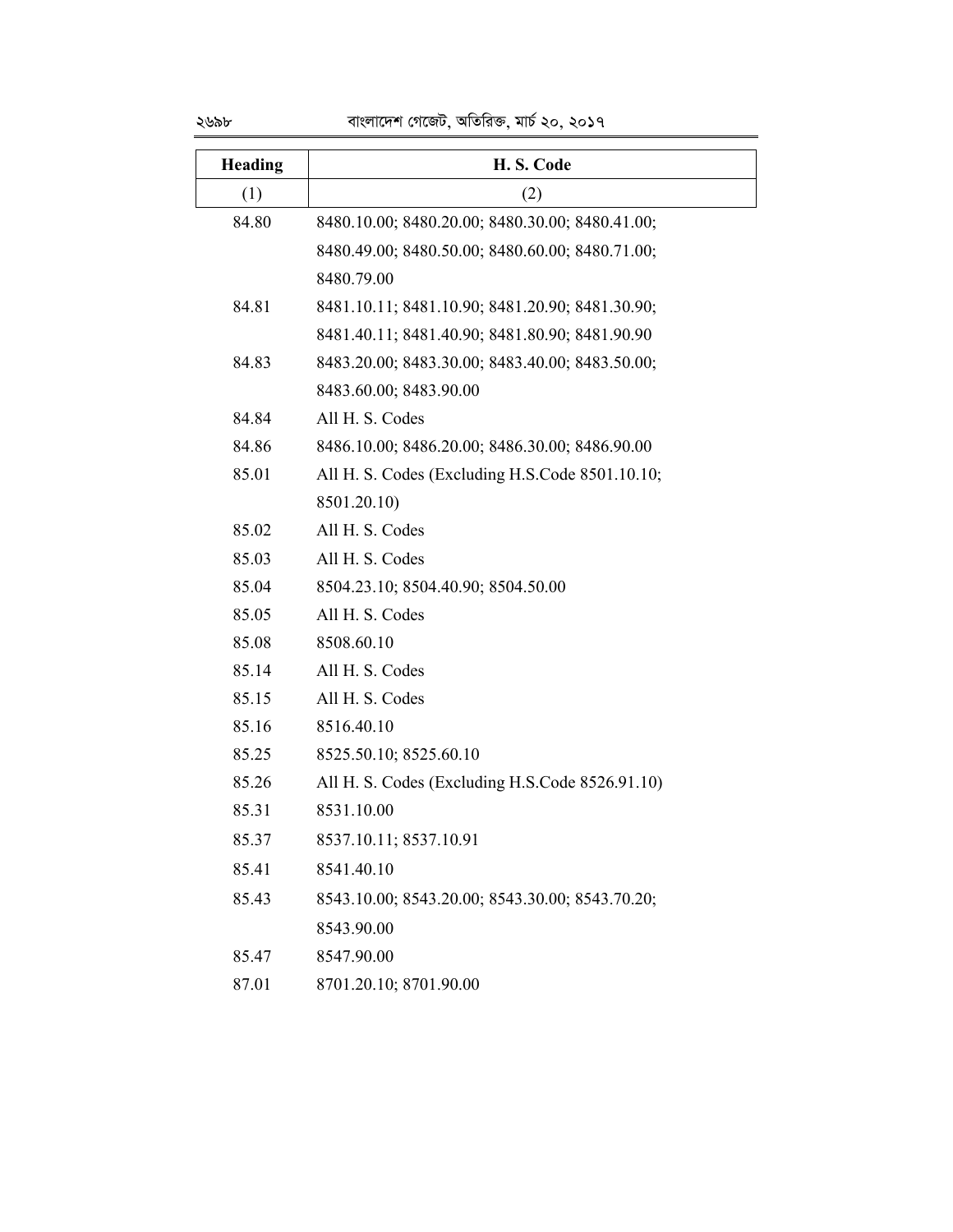| Heading | H.S. Code                                                                                                                    |
|---------|------------------------------------------------------------------------------------------------------------------------------|
| (1)     | (2)                                                                                                                          |
| 87.04   | 8704.10.00; 8704.22.13; 8704.22.15; 8704.90.11                                                                               |
| 87.16   | 8716.20.00; 8716.31.00; 8716.39.00; 8716.80.00                                                                               |
| 89.02   | 8902.00.00                                                                                                                   |
| 89.05   | 8905.10.00                                                                                                                   |
| 90.07   | 9007.10.90; 9007.20.90                                                                                                       |
| 90.08   | All H. S. Codes                                                                                                              |
| 90.10   | All H. S. Codes                                                                                                              |
| 90.11   | All H. S. Codes                                                                                                              |
| 90.12   | All H. S. Codes                                                                                                              |
| 90.14   | All H. S. Codes                                                                                                              |
| 90.15   | All H. S. Codes                                                                                                              |
| 90.18   | 9018.11.00; 9018.12.00; 9018.13.00; 9018.14.00;<br>9018.19.90; 9018.20.00; 9018.41.00; 9018.49.00;<br>9018.50.00; 9018.90.20 |
| 90.19   | 9019.10.10; 9019.10.90; 9019.20.10; 9019.20.90                                                                               |
| 90.20   | 9020.00.00                                                                                                                   |
| 90.21   | 9021.31.00; 9021.39.00; 9021.40.00; 9021.50.00;<br>9021.90.10; 9021.90.90                                                    |
| 90.22   | All H. S. Codes                                                                                                              |
| 90.24   | All H. S. Codes                                                                                                              |
| 90.25   | 9025.90.00                                                                                                                   |
| 90.26   | All H. S. Codes                                                                                                              |
| 90.27   | All H. S. Codes                                                                                                              |
| 90.28   | 9028.10.00; 9028.20.00; 9028.30.90; 9028.90.90                                                                               |
| 90.29   | 9029.10.90                                                                                                                   |
| 90.30   | All H. S. Codes                                                                                                              |
| 90.31   | All H. S. Codes                                                                                                              |
| 90.32   | All H. S. Codes                                                                                                              |
| 91.06   | 9106.10.00                                                                                                                   |
| 94.06   | 9406.00.10                                                                                                                   |

বাংলাদেশ গেজেট, অতিরিক্ত, মার্চ ২০, ২০১৭ ২৬৯৯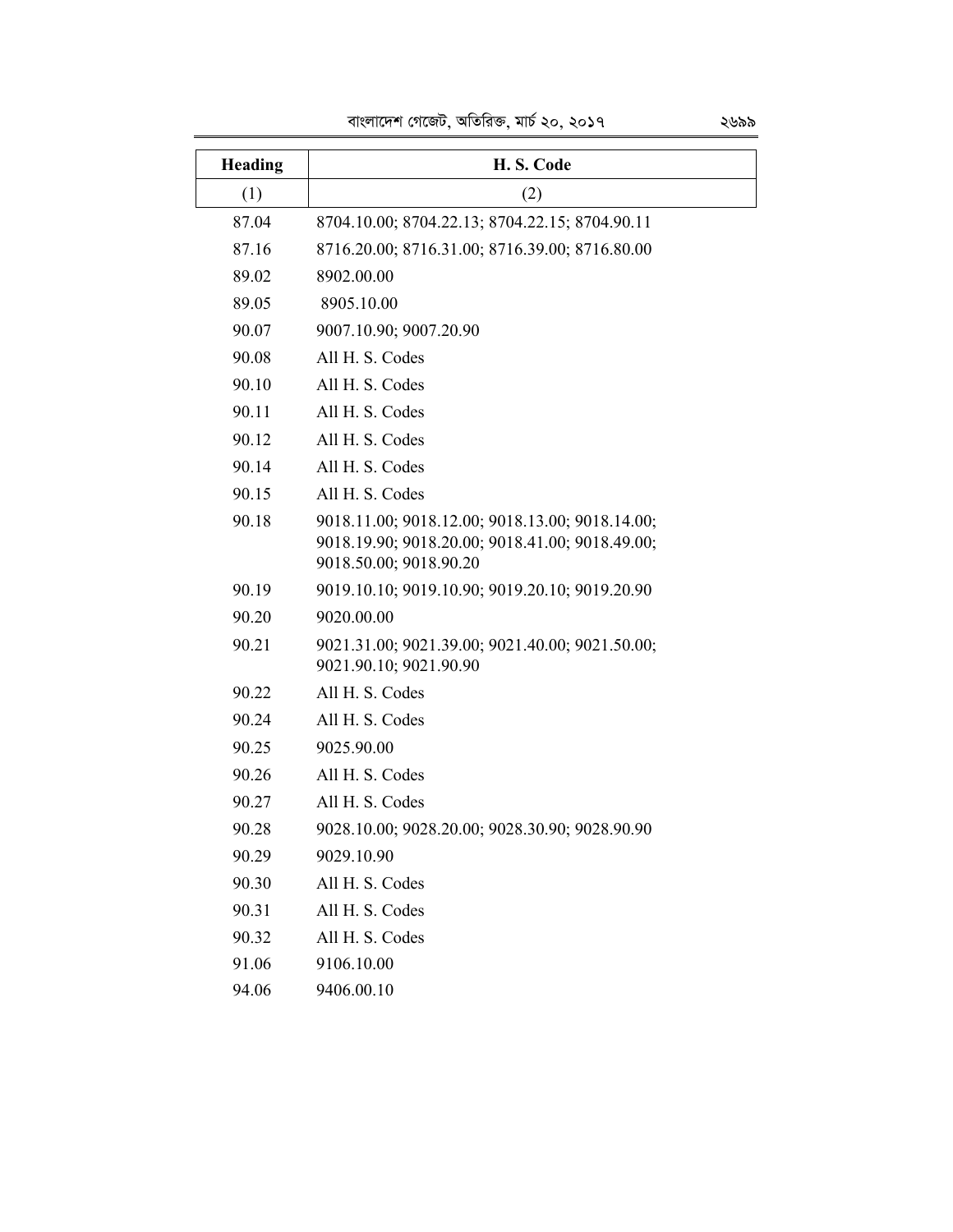# পরিশিষ্ট-১

### অঙ্গীকারনামা

আমি ----------------- (নাম) মালিক/ব্যবস্থাপনা পরিচালক, মেসার্স-------------------------------------- (প্রতিষ্ঠানের নাম ও সম্পূর্ণ ঠিকানা) এই মর্মে অঙ্গীকার করিতেছি যে, বেপজা আইপি নং----------তাং----------, ঋণপত্র নং------------, তারিখ:------- ইনভয়েস নং------------------তারিখ:-----------বিএল/এয়ারওয়ে বিল/ট্রাক রিসিট নং---------------তারিখ:--------এর মাধ্যমে আমদানিকৃত যন্ত্রপাতি বা যন্ত্রাংশ বা উভয় উল্লিখিত শিল্পে স্থাপন/প্রতিস্থাপন/সুষমকরণ/আধুনিকীকরণ/সম্প্রসারণ (বিএমআরই)- এর কাজে ব্যবহার হইবে এবং উহার কোন ব্যত্যয় হইলে আমদানিকৃত উক্ত যন্ত্রপাতি বা যন্ত্রাংশ বা উভয় এর উপর প্রযোজ্য হারে শুল্ক ও কর পরিশোধ ছাড়াও Customs Act, 1969 এর অধীন শুল্ক কর্তৃপক্ষ কর্তৃক গৃহীত অন্য যে কোন শাস্তিমূলক ব্যবস্থা মানিয়া লইতে বাধ্য থাকিব।

| তারিখ : | মালিক/ব্যবস্থাপনা পরিচালকের নাম: |
|---------|----------------------------------|
|         | প্রতিষ্ঠানের নাম ও ঠিকানা :      |